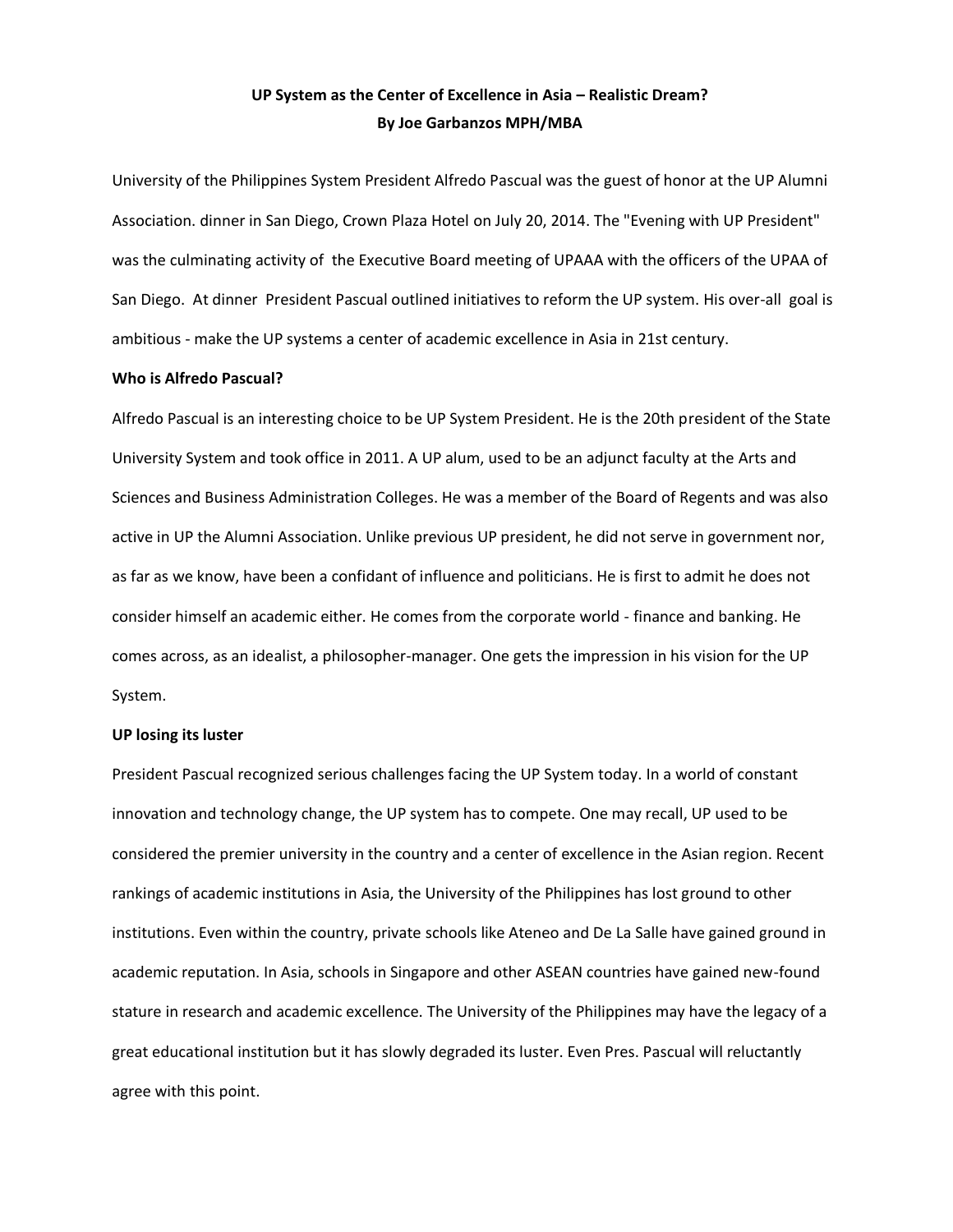## **Reforming the UP system**

The UP system consists of eight universities, seventeen campuses spread across the country with a student population of 57,000 students. President Pascual's vision is to make the system work as a unified, focused and competitive organization. He has chosen the theme of "One University; One UP" to capture the reformation effort.

He believes that reformation should start by enabling access to UP by a diverse and qualified talent of students. He admits that entrance to UP is competitive and may have a selection bias. Students from metropolitan areas, from the upper middle class families shown a high acceptance percentage vs. students from lower income families in the provinces. Pres. Pascual shared his plans to address this disparity.

To enable talented but disadvantaged students to apply and pass the UP entrance test, Pres. Pascual is introducing online UP College Admission Testing. He also putting in place a system of flexible tuition payment plan and liberal tuition discount to assist eligible students faced with financial burden and needing help. This may not solve the disparity over-night, he admits; but he feels that these are steps in the right direction.

#### **Academic Excellence**

"Reformation of the UP System must address faculty development", said Pres. Pascual. He shared a number of initiatives to help faculty development and advance academic excellence. He is making more funds available to support faculty fellowship overseas and exchange programs. He is also increasing funding for research. On the question of funding, Pres. Pascual was successful in scaling-up the UP System budget. He got approval from Malacanang for a P5B annual budget in 2014, a significant increase from previous budgets.

Educational excellence will also come from streamlining programs and reordering of priorities, Pascual confided. This means aligning UP's priorities to emerging innovations and global trends. This can be demonstrated in opening UP to massive online course studies (MOCS) and aligning UP's academic calendar in-line with schools in the US and rest of the world. Another initiative he is introducing is benchmarking performance in research with world's best. "This is another way of raising